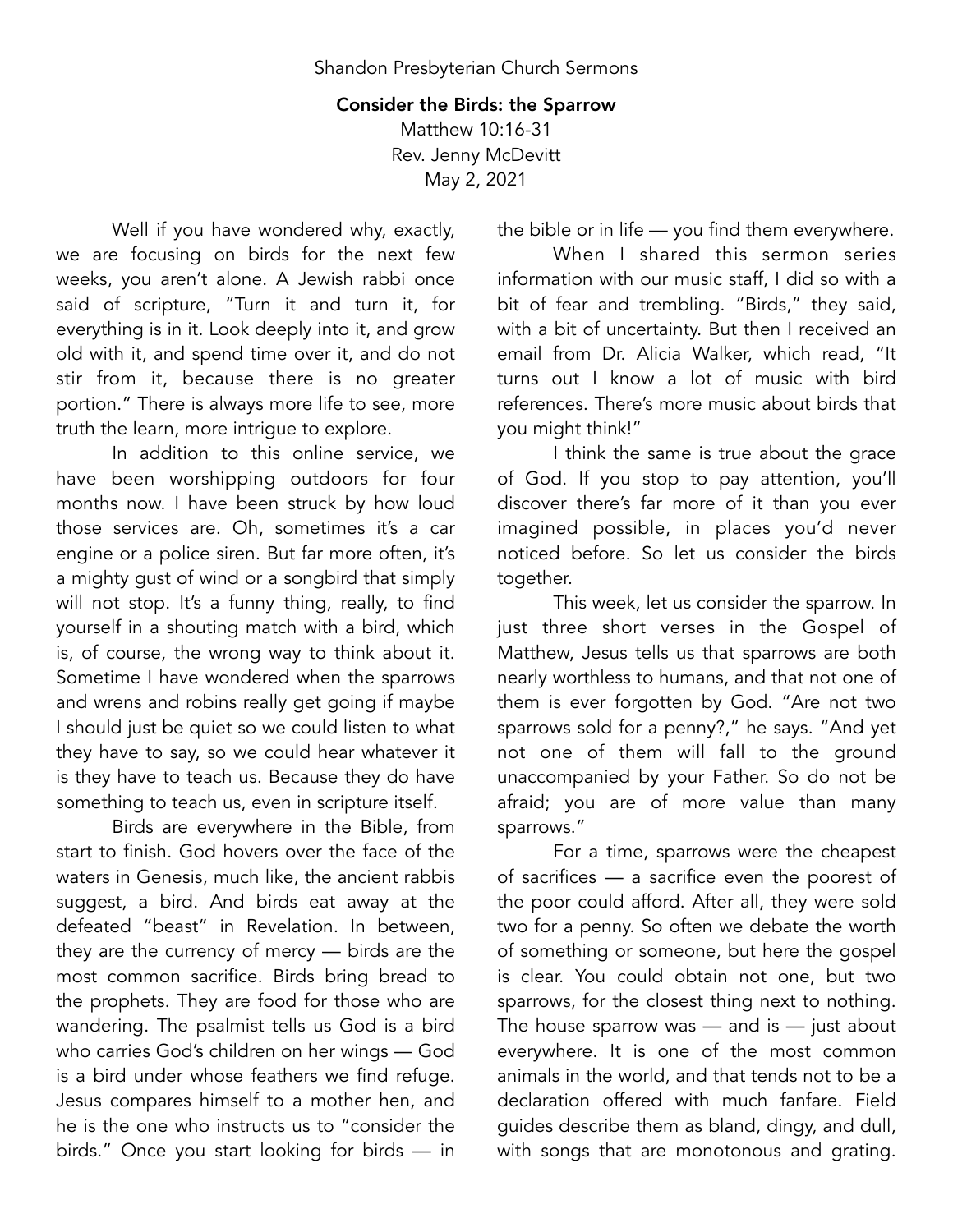The Egyptian hieroglyph based on the sparrow had no phonetic value. It was used in words to represent "small, narrow, or bad." In ancient Sumerian cuneiform writing, the sparrow was the symbol for "enemy." Saint Dominic once called a sparrow that interrupted his lecture the devil incarnate, and then he plucked its feathers off in front of all his traumatized students.[1](#page-1-0)

Honestly, "worthless" isn't the half of it; sparrows often inspired rage. In the 16th century, a Lutheran pastor lobbied his local government to exterminate the bird, claiming its ongoing song distracted his congregation from his sermons. (Apparently, reducing the quantity of the birds seemed more realistic than increasing the quality of his preaching.)

But the house sparrow is called a house sparrow for a reason — it arose, evolved, and multiplied wherever humans arose, evolved, and multiplied. Their story is thoroughly intertwined with ours. It's often said that the house sparrow is native to Europe, but it would be more accurate the say it is native to human habitat. Skeletons found in an ancient cave in Israel suggest that the sparrow cohabitated with — or at least near — humans as long as 100,000 years ago. It goes where we go. Where we build, it builds.

For this, though, house sparrows are considered an annoyance at best and an enemy at worst. Because in addition to everything else, sparrows are fairly aggressive. They compete with rarer, more beautiful birds for places to nest, and they usually win. When the Eastern bluebird began to disappear, sparrows were blamed. To encourage bluebirds, birders and famers and environmental advocates all began installing bluebird houses. This did little to help the species, however, because as soon as a new birdhouse was put up, sparrows moved in. And so wherever sparrows have gone, people have sought to chase it away, make its environment unpalatable, or taken

even more drastic measures. After all, are not two sparrows sold for one penny?

<span id="page-1-1"></span>But, then again, not one of them will fall to the ground unnoticed and unaccompanied by God. Because — this is not a new message, by the way — God cares for what the world considers insignificant or unpalatable. God goes out on a limb for the weak and the poor, the widows and the broken; Jesus makes a feast for the common people, but also shares a table with the sinners and the troublemakers. God's eye is on the sparrow, even when, or maybe especially when, our eyes seek out something with a little more prestige, a little better behavior, a little less trouble.

That is why, I think, scripture keeps pressing the point — that God loves the commonplace and everyday; that Christ came to save the world, the whole world; that the Spirit redeems what is overlooked, but also that which is downright unpleasant. God simply refuses to reserve God's love for that which the world finds beautiful or important; God insists on loving everything and everyone the world finds downright unloveable. As one theologian puts it: "Perhaps it is not our love of the sacred that will help save the world as much as it is our willingness to embrace the profane."

The truth is, it's pretty easy to hate things. It's terrifyingly simple to list out the unlikeable qualities of other residents on our planet: our next-door neighbors, our spouses, our colleagues, the Republicans, the Democrats, the independents, the black lives matter advocates, the all lives matter responders. those who are pro-mask, those who are anti-mask, anyone who is not like us or aligned with us. The list goes on and on.

But I'm not sure that generating more reason to hate, or more reason to ridicule, or more reason to belittle, ever results in more love. Jesus seems quite clear on this point. Whoever is most unloveable in your life, he

<span id="page-1-0"></span>Most of the facts about sparrows presented in this sermon come from Debbie Blue's book, *Consider the Birds*. [1](#page-1-1)